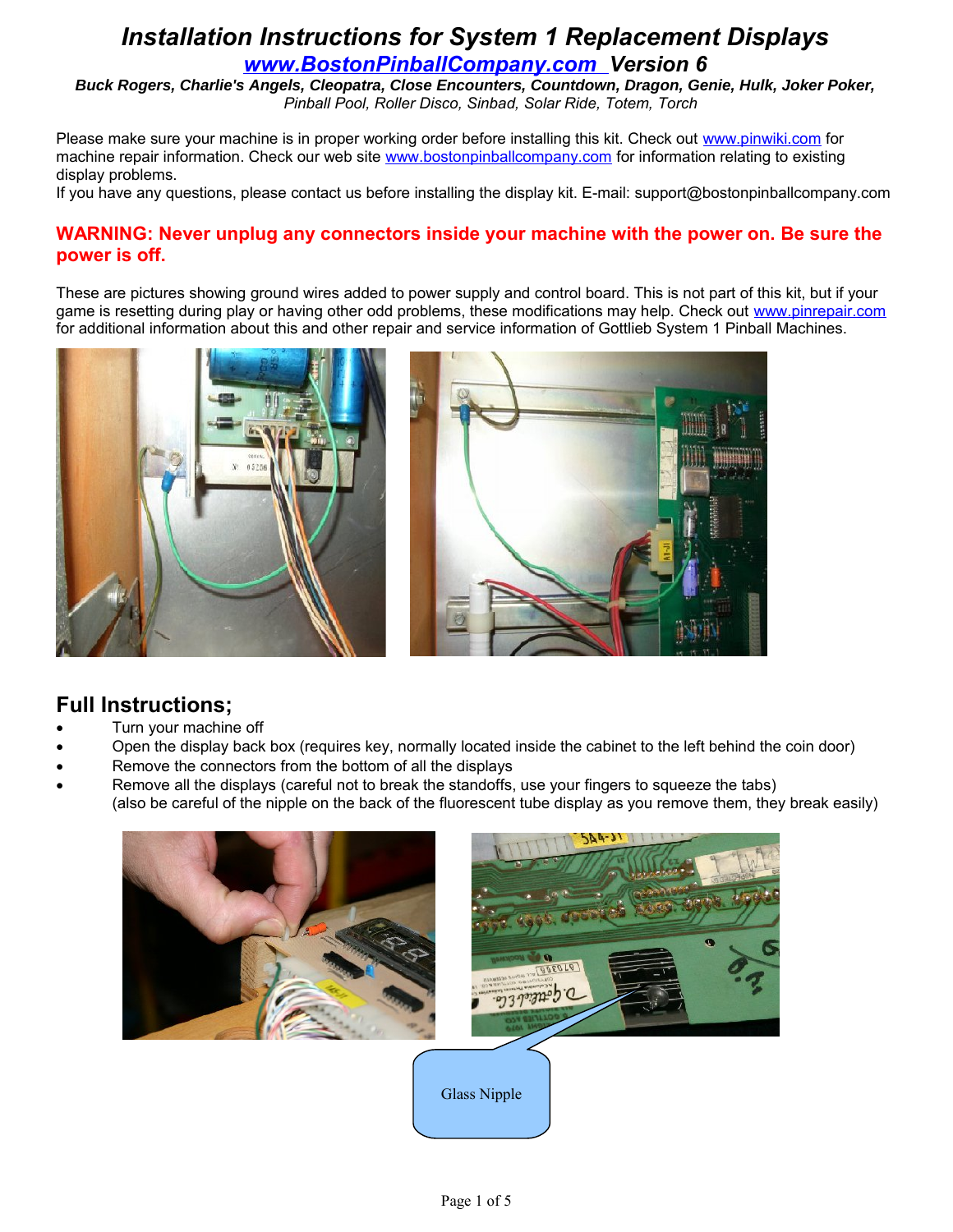*Buck Rogers, Charlie's Angels, Cleopatra, Close Encounters, Countdown, Dragon, Genie, Hulk, Joker Poker, Pinball Pool, Roller Disco, Sinbad, Solar Ride, Totem, Torch*

Install the new LED displays. Plug the 19 pin connector onto each display.



- Installing the Dimmer PCB
- Install the dimmer as shown in the picture, install the standoff between the dimmer PCB and the backbox.

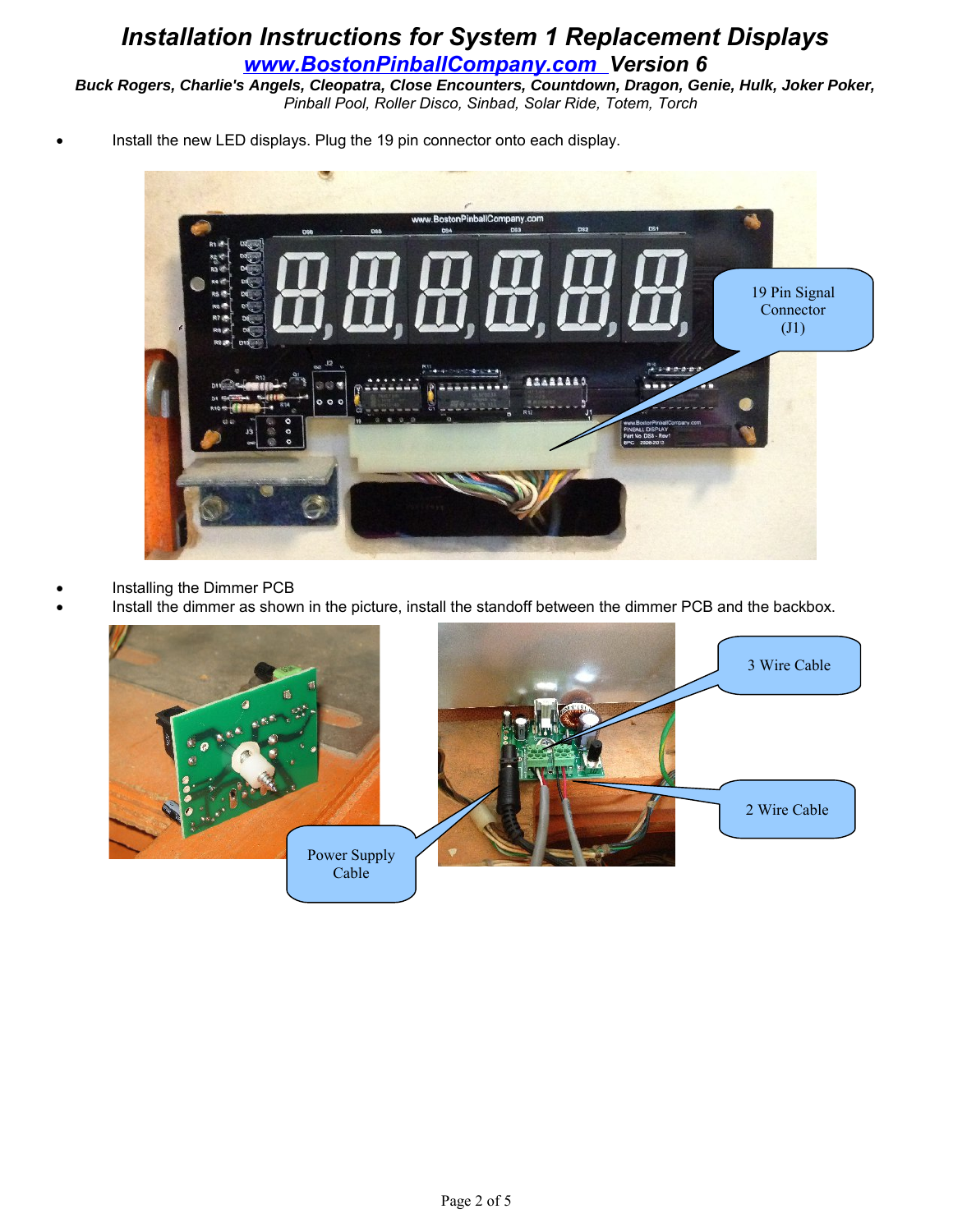*Buck Rogers, Charlie's Angels, Cleopatra, Close Encounters, Countdown, Dragon, Genie, Hulk, Joker Poker, Pinball Pool, Roller Disco, Sinbad, Solar Ride, Totem, Torch*

- Install the adapter PCB-harness;
	- 1. Remove A2J3 from the power supply and install the PCB onto J3, noting pin 2 has a key, then re-install the A2J3 harness connector on the top of the PCB. (Also note that pin 8 hangs over the end and is not used)



- 2. Run the attached cable to the brightness control. (both connectors are the same)
- 3. Run the 42" cable (2-wires, Black-Red) from the brightness PCB J3 to the 4-Digit credit display.



- 4. Take the Power Supply, and attach the round connector to the dimmer PCB.
- Now place the PS down into the cabinet base through the hole with the rest of the wires.
- Close the backbox.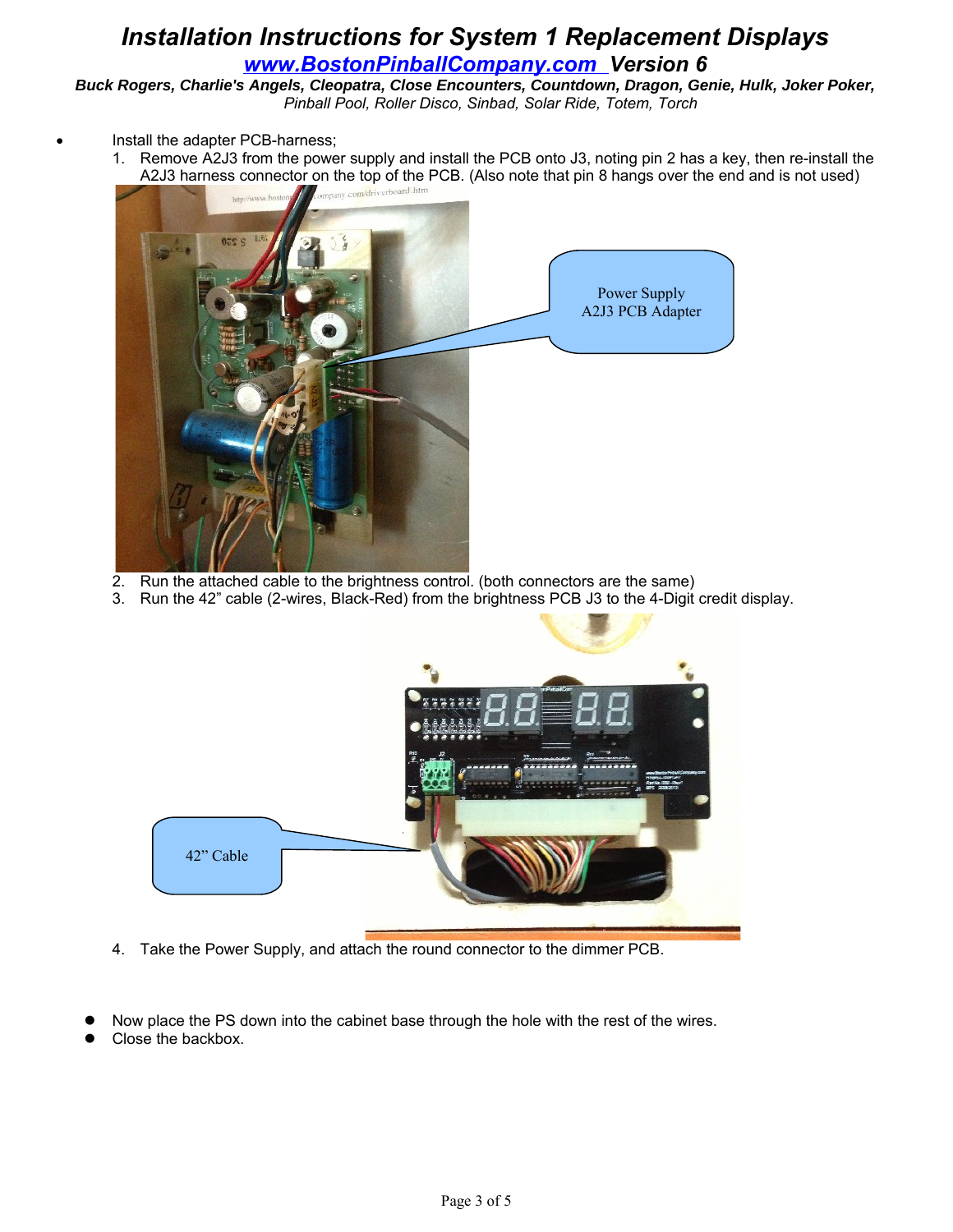*Buck Rogers, Charlie's Angels, Cleopatra, Close Encounters, Countdown, Dragon, Genie, Hulk, Joker Poker, Pinball Pool, Roller Disco, Sinbad, Solar Ride, Totem, Torch*

- Remove playfield glass; Open the coin door, pull down on the lever holding the lock down bar. Remove the lock down bar. Now carefully side the glass down and remove it. Place it gently against a wall and be careful not to bang the corners.
- Remove the ball from the playfield.





 Lift the playfield. Grab the playfield from the apron and lift. (Caution, if the apron is not properly screwed in or the screws are missing, you may bend the apron, so you may want to push the playfield from below as you lift it.) Once you can get your hands to grab the sides of the playfield, lift and pull it towards you, then lift it all the way up and prop it against the backbox or use the support rod to hold it in place. BE SURE IT IS SUPPORTED BEFORE YOU WORK INSIDE THE CABINET.

# **WARNING SHOCK HAZARD; SOME OF THESE MACHINES HAVE EXPOSED WIRING, USE CAUTION OR UNPLUG YOUR MACHINE BEFORE COMPLETING THIS STEP. (YES, EVEN IF YOUR MACHINE IS OFF, THERE IS LIVE WIRING!)**

 Now plug the power supply into the service outlet in the cabinet. (If you have a power supply with an attached power cable, and the power supply is in the middle, just plug the cord into the outlet.)



 $\bullet$